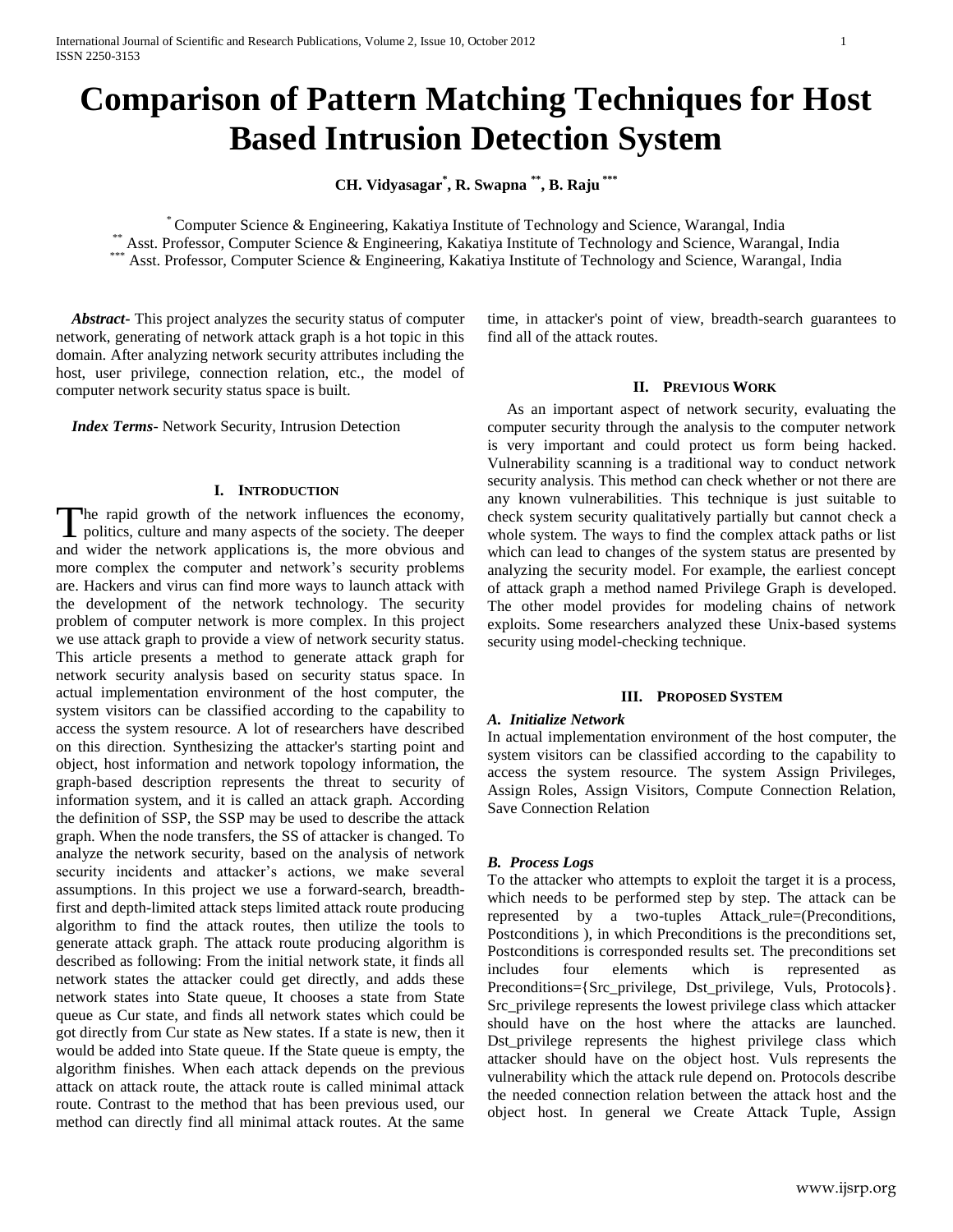International Journal of Scientific and Research Publications, Volume 2, Issue 10, October 2012 2 ISSN 2250-3153

Preconditions, Assign Post Conditions, Generate Attack Rules Create Security Status Space.

# *C. Generate Attacks*

Synthesizing the attacker's starting point and object, host information and network topology information, the graph-based description represents the threat to security of information system, and it is called an attack graph and it can be described in the attack graph. In this module, we use nodes of attack graphs Determine Source, Determine Destination, Compute Security Space, Check for Node transfer and change in relations, Create attack Graph.

#### *D. Analyse Attacks*

In this module we use a forward-search, breadth-first and depthlimited (attack steps limited) attack route producing algorithm to find the attack routes to generate attack graph. From the initial network state, it finds all network states the attacker could get directly, and add these network states into State queue. It chooses a state from State queue as Cur state, and finds all network states which could be got directly from Cur state as New states. If a stateis new, then it would be added into State queue. When each attack depends on the previous attack on attack route, the attack route is called minimal attack route. In general we Apply forward Search, Apply Breadth First Search, Apply Depth limited Search, Find all network states, Retrieve and display Routes.



Figure 1: System Architecture

The concept of the paper is implemented and different results are shown below



Figure 2: Protocol Analysis of captured packets



Figure 3: Detection of Intrusion System.



**IV. RESULTS**

Figure 4: Comparison of Delay Time.

The Fig 6, and Fig 7 shows the real time results compared.